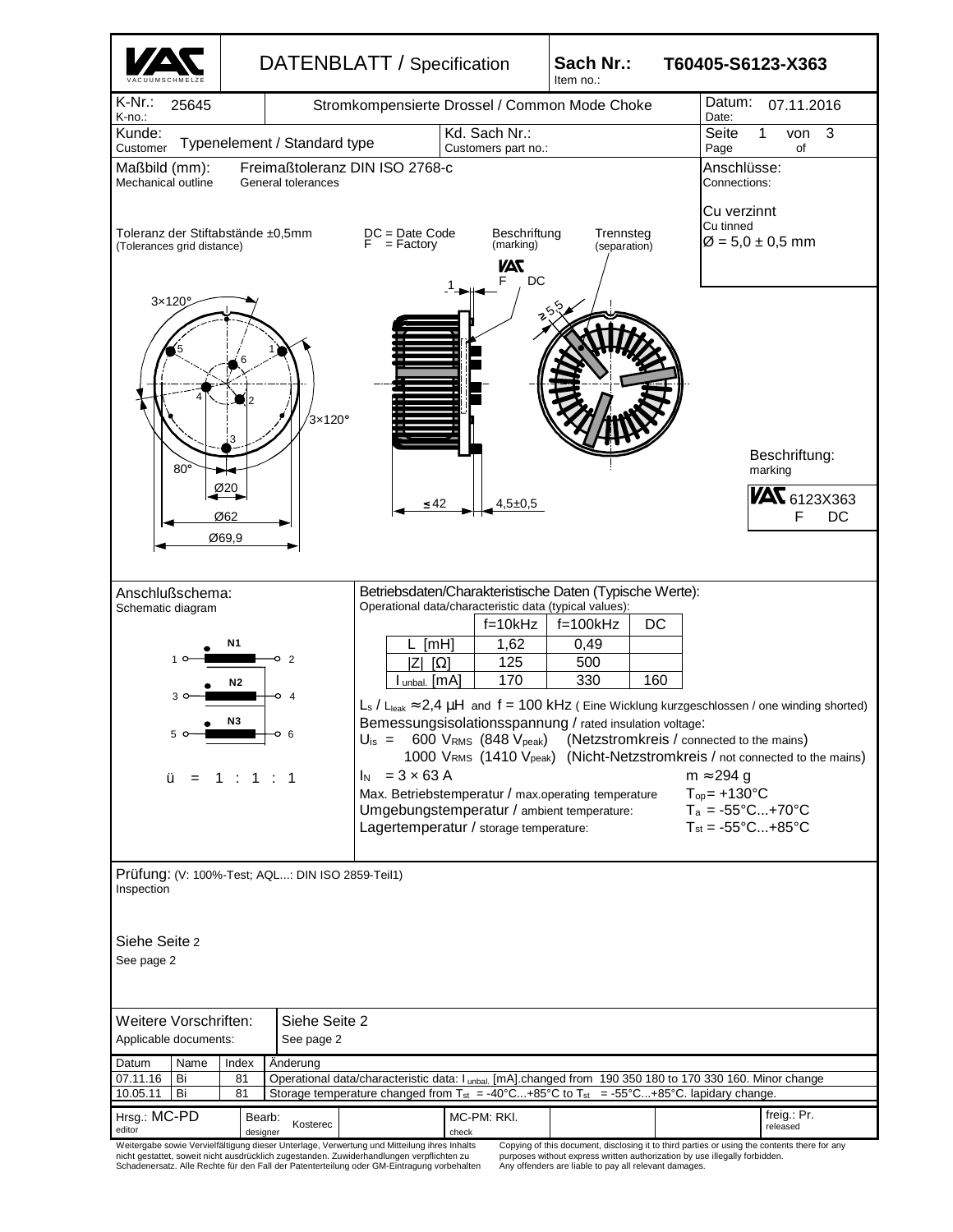|                                                                                                                                                                                                                                                                                                                                                                                                                                                                                                                                                                                                                                                                                                                                                                                                                                                                                                                                                                                                                                                                                                                                                                                                       |                                                           | DATENBLATT / Specification                                                                                                                                                                                                                                                                             |                                | Sach Nr.:<br>Item no.:                                                                                                                                                                                                              | T60405-S6123-X363    |                                                                                |
|-------------------------------------------------------------------------------------------------------------------------------------------------------------------------------------------------------------------------------------------------------------------------------------------------------------------------------------------------------------------------------------------------------------------------------------------------------------------------------------------------------------------------------------------------------------------------------------------------------------------------------------------------------------------------------------------------------------------------------------------------------------------------------------------------------------------------------------------------------------------------------------------------------------------------------------------------------------------------------------------------------------------------------------------------------------------------------------------------------------------------------------------------------------------------------------------------------|-----------------------------------------------------------|--------------------------------------------------------------------------------------------------------------------------------------------------------------------------------------------------------------------------------------------------------------------------------------------------------|--------------------------------|-------------------------------------------------------------------------------------------------------------------------------------------------------------------------------------------------------------------------------------|----------------------|--------------------------------------------------------------------------------|
| K-Nr.∶<br>25645<br>K-no.:                                                                                                                                                                                                                                                                                                                                                                                                                                                                                                                                                                                                                                                                                                                                                                                                                                                                                                                                                                                                                                                                                                                                                                             |                                                           | Stromkompensierte Drossel / Common Mode Choke                                                                                                                                                                                                                                                          |                                | Date:                                                                                                                                                                                                                               | Datum:<br>07.11.2016 |                                                                                |
| Kd. Sach Nr.:<br>Seite<br>$\overline{2}$<br>Kunde:<br>3<br>von<br>Typenelement / Standard type<br>Customer<br>Customers part no.:<br>Page<br>of                                                                                                                                                                                                                                                                                                                                                                                                                                                                                                                                                                                                                                                                                                                                                                                                                                                                                                                                                                                                                                                       |                                                           |                                                                                                                                                                                                                                                                                                        |                                |                                                                                                                                                                                                                                     |                      |                                                                                |
| Prüfung / Inspection: (V: 100%-Test; AQL: DIN ISO 2859-Teil1)<br>1) $(V)$<br>M3014:<br>$U_{p,eff}$ = 2,25 kV, 1 s,<br>N gegen/to N<br>$= 0,49$ mH $-30/+50\%$<br>2) (AQL 0,25)<br>M3011/1:<br>$f = 100$ kHz, $U_{AC,eff} = 1.5$ V<br>$L_{1}$<br>$3)$ (V)<br>Polarität / Übersetzungsverhältnis: Toleranz ± 3% (±0Wdg.)<br>M3011/6:<br>Polarity / Turns ratio:<br>Tolerance<br>4) (AQL 1/S4)<br>M3011/5:<br>$R_{Cu} \leq 0,85$ m $\Omega$ für jede Wicklung / for each winding<br>5) (Fix05)<br>M3290:<br>Lötbarkeitstest nach Abschnitt 1 / solderability test acc. to chapter 1<br>6) (AQL 1/S4)<br>M3200:<br>Mechanische Prüfung / mechanical test<br>Typprüfung / Type test :<br>1) M3064:<br>Stoßspannungsprüfung / surge voltage test: N gegen/to N<br>Einstellwerte / Settings:<br>1,2 µs / 50 µs Kurvenform (waveform),<br>$Up,peak = 6,0 kV$<br>3 Impulse im Abstand<br>mit wechselnder Polarität<br>$t = 1s$<br>3 pulses in a cycle of<br>with changing polarity<br>2) M3014:<br>$U_{P,eff} = 2,25$ kV,<br>$t = 5$ s,<br>N gegen/to N<br>Messungen nach Temperaturangleich der Prüflinge an Raumtemperatur<br>Measurements after temperature balance of the test samples at room temperature |                                                           |                                                                                                                                                                                                                                                                                                        |                                |                                                                                                                                                                                                                                     |                      |                                                                                |
| Weitere Vorschriften:<br>Applicable documents:<br>Konstruiert, gefertigt und geprüft nach EN 50178 und erfüllt die Vorschriften.<br>Constructed, manufactured and tested in accordance with EN 50178 and agrees with the standards.<br>Parameter / Parameters::<br>Basisisolation / Basic insulation:<br>N gegen/to N<br>Verschmutzungsgrad 2 / pollution degree 2                                                                                                                                                                                                                                                                                                                                                                                                                                                                                                                                                                                                                                                                                                                                                                                                                                    |                                                           |                                                                                                                                                                                                                                                                                                        |                                |                                                                                                                                                                                                                                     |                      |                                                                                |
| a) Netzstromkreis / connected to the mains<br>Uberspannungskategorie / overvoltage category:                                                                                                                                                                                                                                                                                                                                                                                                                                                                                                                                                                                                                                                                                                                                                                                                                                                                                                                                                                                                                                                                                                          |                                                           |                                                                                                                                                                                                                                                                                                        |                                |                                                                                                                                                                                                                                     |                      |                                                                                |
|                                                                                                                                                                                                                                                                                                                                                                                                                                                                                                                                                                                                                                                                                                                                                                                                                                                                                                                                                                                                                                                                                                                                                                                                       | Bemessungsisolationsspannung / rated insulation voltage:  | Ш<br>$U_{\text{is,eff}}$ / $U_{\text{is,RMS}} = 600 \text{ V}$ (848 $V_{\text{peak}}$ )                                                                                                                                                                                                                |                                |                                                                                                                                                                                                                                     |                      |                                                                                |
| Prüfspannung / test voltage:<br>$U_{P,eff}/U_{P,RMS} \geq 1,65$ kV                                                                                                                                                                                                                                                                                                                                                                                                                                                                                                                                                                                                                                                                                                                                                                                                                                                                                                                                                                                                                                                                                                                                    |                                                           |                                                                                                                                                                                                                                                                                                        |                                |                                                                                                                                                                                                                                     |                      |                                                                                |
|                                                                                                                                                                                                                                                                                                                                                                                                                                                                                                                                                                                                                                                                                                                                                                                                                                                                                                                                                                                                                                                                                                                                                                                                       | Kriechstrecke / creepage:                                 | Stoßspanng. / surge volt.age: $U_{P,max} / U_{P,peak} \geq 6.0$ kV<br>N gegen/to $N \geq 5,5$ (3,0) mm                                                                                                                                                                                                 | $≥ 5,5(3,0)$ mm                | Kurvenform (waveform):<br>Isolierstoffklasse 1<br>Insulation material group 1 (on base plate)<br>Isolierstoffklasse 1<br>Insulation material group 1                                                                                |                      | 1,2 $\mu$ s / 50 $\mu$ s<br>(auf Bodenplatte)<br>(auf Kern)<br>(on core)       |
|                                                                                                                                                                                                                                                                                                                                                                                                                                                                                                                                                                                                                                                                                                                                                                                                                                                                                                                                                                                                                                                                                                                                                                                                       | Luftstrecke / clearance:                                  | N gegen/to $N \geq 5,5$ mm                                                                                                                                                                                                                                                                             |                                |                                                                                                                                                                                                                                     |                      |                                                                                |
| b) Nicht-Netzstromkreis / not connected to the mains                                                                                                                                                                                                                                                                                                                                                                                                                                                                                                                                                                                                                                                                                                                                                                                                                                                                                                                                                                                                                                                                                                                                                  |                                                           |                                                                                                                                                                                                                                                                                                        |                                |                                                                                                                                                                                                                                     |                      |                                                                                |
|                                                                                                                                                                                                                                                                                                                                                                                                                                                                                                                                                                                                                                                                                                                                                                                                                                                                                                                                                                                                                                                                                                                                                                                                       | Prüfspannung / test voltage:<br>Kriechstrecke / creepage: | Uberspannungskategorie / overvoltage category:<br>Bemessungsisolationsspannung / rated insulation voltage:<br>$\mathsf{U}_{\mathsf{P},\mathsf{eff}}$ / $\mathsf{U}_{\mathsf{P},\mathsf{RMS}}$<br>Stoßspanng. / surge volt.age: $Up_{,max} / U_{P,peak} \ge 6,0$ kV<br>N gegen/to $N \geq 5,5$ (5,0) mm | $≥$ 2,25 kV<br>$≥ 5,5(5,0)$ mm | Ш<br>$U_{\text{is,eff}}$ / $U_{\text{is,RMS}} = 1000 \text{ V}$ (1410 $V_{\text{peak}}$ )<br>Kurvenform (waveform):<br>Isolierstoffklasse 1<br>Insulation material group 1<br>Isolierstoffklasse 1                                  |                      | 1,2 $\mu$ s / 50 $\mu$ s<br>(auf Bodenplatte)<br>(on base plate)<br>(auf Kern) |
|                                                                                                                                                                                                                                                                                                                                                                                                                                                                                                                                                                                                                                                                                                                                                                                                                                                                                                                                                                                                                                                                                                                                                                                                       | Luftstrecke / clearance:                                  | N gegen/to $N \geq 5,5$ mm                                                                                                                                                                                                                                                                             |                                | Insulation material group 1                                                                                                                                                                                                         |                      | (on core)                                                                      |
| Design: Isoliersystem gemäß UL 1446 / insulation system compliant to UL 1446: File No.: E209169 (BASF 130-1), 130°C<br>Bauelement-Träger, Draht und Isoliermaterialien / component fixture, wire and insulation materials:<br>UL-gelistet / UL-listed                                                                                                                                                                                                                                                                                                                                                                                                                                                                                                                                                                                                                                                                                                                                                                                                                                                                                                                                                 |                                                           |                                                                                                                                                                                                                                                                                                        |                                |                                                                                                                                                                                                                                     |                      |                                                                                |
| Hrsg.: MC-PD<br>editor                                                                                                                                                                                                                                                                                                                                                                                                                                                                                                                                                                                                                                                                                                                                                                                                                                                                                                                                                                                                                                                                                                                                                                                | Bearb:<br>Kosterec                                        |                                                                                                                                                                                                                                                                                                        | MC-PM: RKI.                    |                                                                                                                                                                                                                                     |                      | freig.: Pr.<br>released                                                        |
|                                                                                                                                                                                                                                                                                                                                                                                                                                                                                                                                                                                                                                                                                                                                                                                                                                                                                                                                                                                                                                                                                                                                                                                                       | designer                                                  | Weitergabe sowie Vervielfältigung dieser Unterlage, Verwertung und Mitteilung ihres Inhalts<br>nicht gestattet, soweit nicht ausdrücklich zugestanden. Zuwiderhandlungen verpflichten zu<br>Schadenersatz. Alle Rechte für den Fall der Patenterteilung oder GM-Eintragung vorbehalten                 | check                          | Copying of this document, disclosing it to third parties or using the contents there for any<br>purposes without express written authorization by use illegally forbidden.<br>Any offenders are liable to pay all relevant damages. |                      |                                                                                |